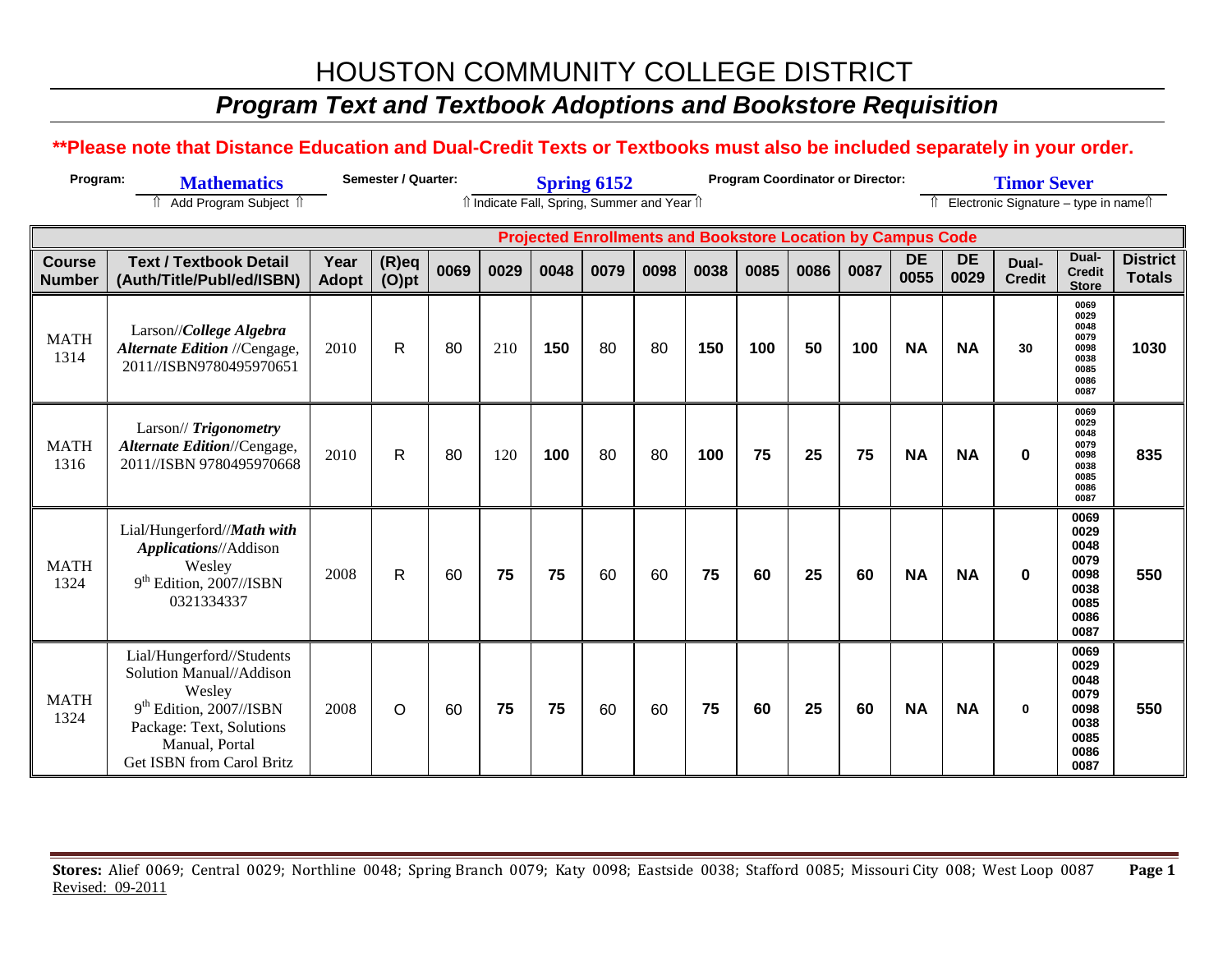### *Program Text and Textbook Adoptions and Bookstore Requisition*

#### \*\*Please note that Distance Education and Dual-Credit Texts or Textbooks must also be included separately in your order.<br>Program: Mathematics Semester / Quarter: Spring 6152 Program Coordinator or Director: Timor Sever<br> ⇑ Add Program Subject ⇑ ⇑ Indicate Fall, Spring, Summer and Year ⇑ ⇑ Electronic Signature – type in name⇑  **Projected Enrollments and Bookstore Location by Campus Code Course Number Text / Textbook Detail (Auth/Title/Publ/ed/ISBN) Year Adopt (R)eq (O)pt <sup>0069</sup> <sup>0029</sup> <sup>0048</sup> <sup>0079</sup> <sup>0098</sup> <sup>0038</sup> <sup>0085</sup> <sup>0086</sup> <sup>0087</sup> DE 0055 DE 0029 Dual-Credit Dual-Credit Store District Totals** Math 1325 Lial/Hungerford//*Math with Applications*//Addison Wesley 9<sup>th</sup> Edition, 2007//ISBN 0321334337 2008 R 60 **50 50** 60 60 **50 60 30 60 NA NA 0 0069 0029 0048 0079 0098 0038 0085 0086 0087 450** Math 1325 Lial/Hungerford//Students Solution Manual//Addison Wesley 9<sup>th</sup> Edition, 2007//ISBN Package: Text, Solutions Manual, Portal Get ISBN from Carol Britz 2208 O 60 **50 50** 60 60 **50 60 30 60 NA NA 0 0069 0029 0048 0079 0098 0038 0085 0086 0087 450** MATH 1332 Blitzer //*Thinking Mathematically* //Prentice Hall 4<sup>th</sup> Edition, 2008//ISBN 0131752049 2008 R 60 **30 30** 60 60 **30 25 25 25 NA NA 0 0069 0029 0048 0079 0098 0038 0085 0086 0087 345** MATH 1332 Blitzer //*Thinking Mathematically* //Prentice Hall 4th Edition, 2008//ISBN Package: Text, Solutions Manual, Portal Get ISBN from 2008 O 60 **30 30** 60 60 **30 25 30 25 NA NA 0 0069 0029 0048 0079 0098 0038 0085 0086 0087 345**

**Stores:** Alief 0069; Central 0029; Northline 0048; Spring Branch 0079; Katy 0098; Eastside 0038; Stafford 0085; Missouri City 008; West Loop 0087 **Page 2** Revised: 09-2011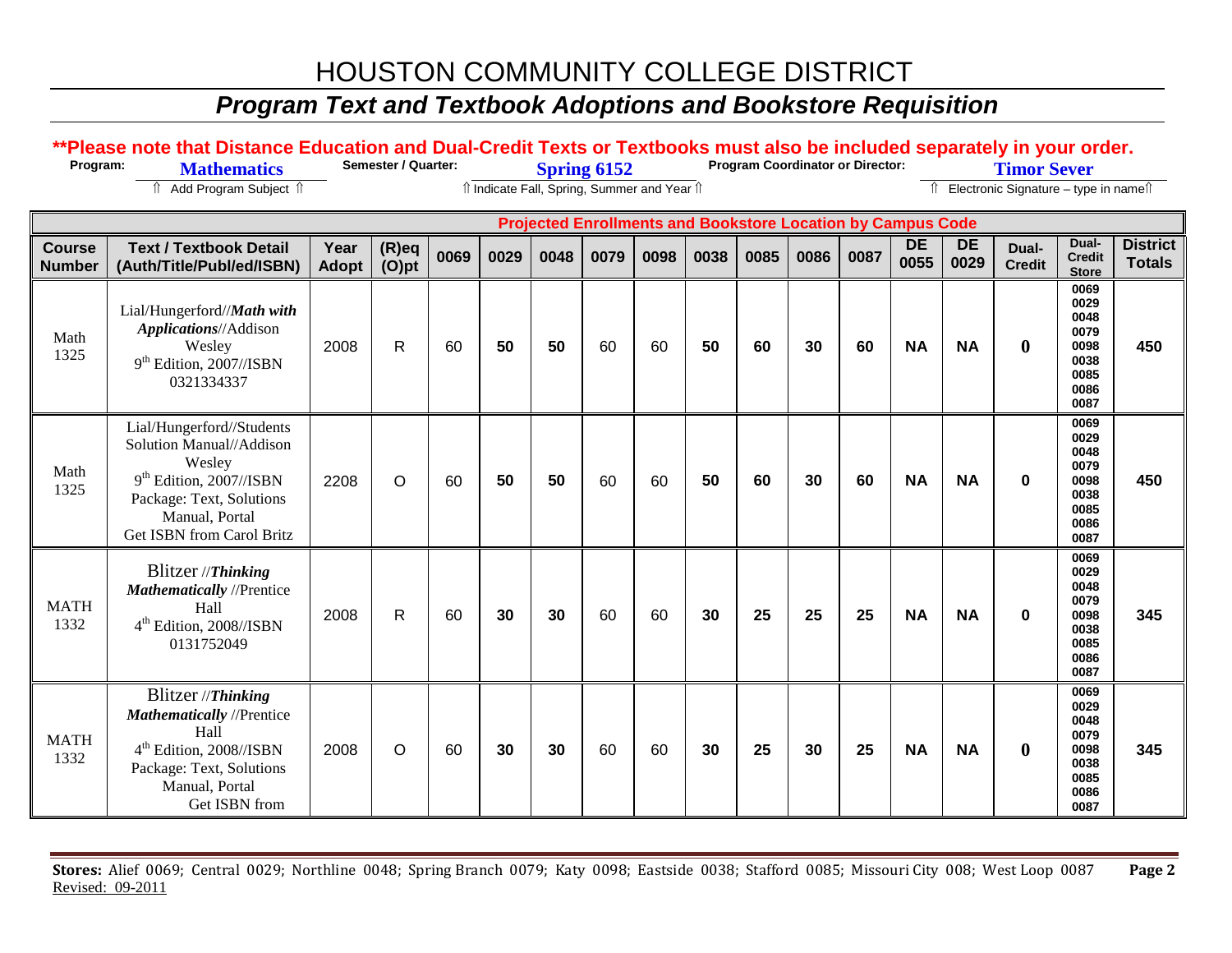### *Program Text and Textbook Adoptions and Bookstore Requisition*

#### \*\*Please note that Distance Education and Dual-Credit Texts or Textbooks must also be included separately in your order.<br>Program: Mathematics Semester / Quarter: Spring 6152 Program Coordinator or Director: Timor Sever<br> ⇑ Add Program Subject ⇑ ⇑ Indicate Fall, Spring, Summer and Year ⇑ ⇑ Electronic Signature – type in name⇑  **Projected Enrollments and Bookstore Location by Campus Code Course Number Text / Textbook Detail (Auth/Title/Publ/ed/ISBN) Year Adopt (R)eq (O)pt <sup>0069</sup> <sup>0029</sup> <sup>0048</sup> <sup>0079</sup> <sup>0098</sup> <sup>0038</sup> <sup>0085</sup> <sup>0086</sup> <sup>0087</sup> DE 0055 DE 0029 Dual-Credit Dual-Credit Store District Totals** Math 1342 Larson, Farber//*Elementary Statistics* //Pearson Fifth Edition, 2012//ISBN 9780321693624 2010 R 90 **130 100** 90 90 **100 60 30 60 NA NA 0 0069 0029 0048 0079 0098 0038 0085 0086 0087 720** Math 1342 Larson, Farber// *Elementary Statistics* //Pearson Fifth Edition, 2012//ISBN 1256321087 Package: Text, Solutions Manual, Portal 2010 O 90 **130 100** 90 90 **100 60 30 60 NA NA 0 0069 0029 0048 0079 0098 0038 0085 0086 0087 720** Math 1350 Billstein, Libeskind, and Lott //*Problem Solving Approach to Mathematics*// Addison Wesley Longman Tenth Edition, 2010//ISBN 9780321570550 2010 R 50 **60 30** 50 50 **30 60 30 60 NA NA 0 0069 0029 0048 0079 0098 0038 0085 0086 0087 220** Math 1351 Billstein, Libeskind, and Lott //*Problem Solving Approach to Mathematics*// Addison Wesley Longman Tenth Edition, 2010//ISBN 9780321570550 2010 R 50 **60 30** 50 50 **30 60 30 60 NA NA 0 0069 0029 0048 0079 0098 0038 0085 0086 0087 220**

**Stores:** Alief 0069; Central 0029; Northline 0048; Spring Branch 0079; Katy 0098; Eastside 0038; Stafford 0085; Missouri City 008; West Loop 0087 **Page 3** Revised: 09-2011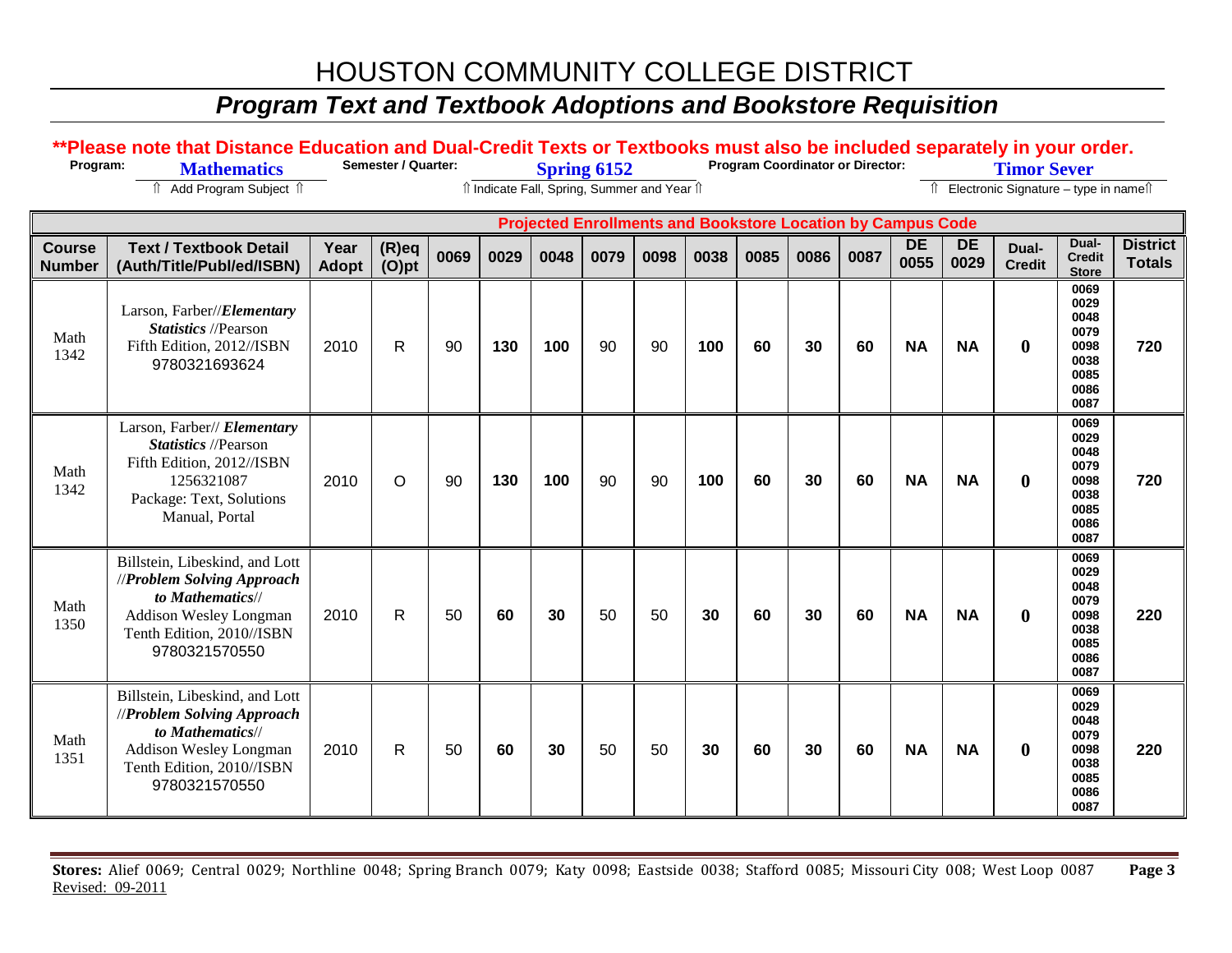### *Program Text and Textbook Adoptions and Bookstore Requisition*

#### \*\*Please note that Distance Education and Dual-Credit Texts or Textbooks must also be included separately in your order.<br>Program: Mathematics Semester / Quarter: Spring 6152 Program Coordinator or Director: Timor Sever ⇑ Add Program Subject ⇑ ⇑ Indicate Fall, Spring, Summer and Year ⇑ ⇑ Electronic Signature – type in name⇑  **Projected Enrollments and Bookstore Location by Campus Code Course Number Text / Textbook Detail (Auth/Title/Publ/ed/ISBN) Year Adopt (R)eq (O)pt <sup>0069</sup> <sup>0029</sup> <sup>0048</sup> <sup>0079</sup> <sup>0098</sup> <sup>0038</sup> <sup>0085</sup> <sup>0086</sup> <sup>0087</sup> DE 0055 DE 0029 Dual-Credit Dual-Credit Store District Totals** Math 2305 Rosen//*Discrete Mathematics and its Applications*//McGraw-Hill Seventh Edition, 2012//ISBN 9780073383095 2010 R 20 **20 20** 20 20 **20 25 30 0 NA NA 0 0069 0029 0048 0079 0098 0038 0085 0086 0087 175** Math 2318 Anton//*Elementary Linear Algebra (Applications Version)*//Wiley 10th , 2005//ISBN 978-0-470- 43205-1 2010 R 20 **60 25** 20 20 **25 25 0 25 NA NA 0 0069 0029 0048 0079 0098 0038 0085 0086 0087 220** Math 2320 Zill// *A First Course in Differential Equations with Modeling Applications* // Brooks Cole 10th Edition, 2009//ISBN-13 978-1111827052 2010 R 25 **25 50** 25 25 **50 25 0 25 NA NA 0 0069 0029 0048 0079 0098 0038 0085 0086 0087 200** Math 2320 Zill// *Student Resource and Solutions Manual* // Brooks Cole 10<sup>th</sup> Edition, ISBN-13 978-1133491927 2010 O 25 **25 50** 25 25 **50 25 0 25 NA NA 0 0069 0029 0048 0079 0098 0038 0085 0086 0087 200**

**Stores:** Alief 0069; Central 0029; Northline 0048; Spring Branch 0079; Katy 0098; Eastside 0038; Stafford 0085; Missouri City 008; West Loop 0087 **Page 4** Revised: 09-2011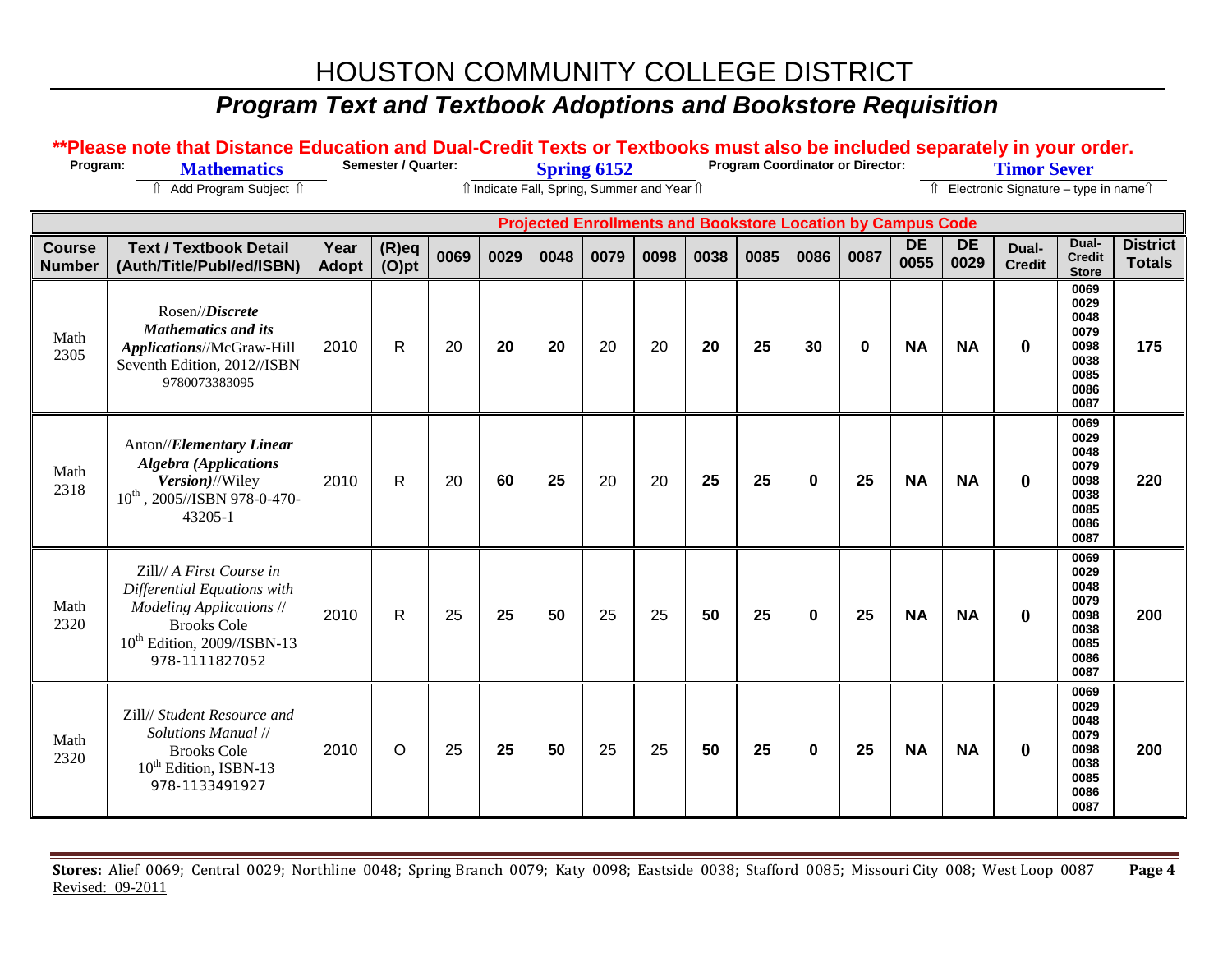### *Program Text and Textbook Adoptions and Bookstore Requisition*

#### \*\*Please note that Distance Education and Dual-Credit Texts or Textbooks must also be included separately in your order.<br>Program: Mathematics Semester / Quarter: Spring 6152 Program Coordinator or Director: Timor Sever<br> ⇑ Add Program Subject ⇑ ⇑ Indicate Fall, Spring, Summer and Year ⇑ ⇑ Electronic Signature – type in name⇑  **Projected Enrollments and Bookstore Location by Campus Code Course Number Text / Textbook Detail (Auth/Title/Publ/ed/ISBN) Year Adopt (R)eq (O)pt <sup>0069</sup> <sup>0029</sup> <sup>0048</sup> <sup>0079</sup> <sup>0098</sup> <sup>0038</sup> <sup>0085</sup> <sup>0086</sup> <sup>0087</sup> DE 0055 DE 0029 Dual-Credit Dual-Credit Store District Totals** MATH 2412 Blitzer//*Precalculus*//Prentic e Hall 3<sup>rd</sup> Edition .2007//ISBN 9780131959934 2008 R 50 **50 50** 50 50 **50 60 30 60 NA NA 90 0069 0029 0048 0079 0098 0038 0085 0086 0087 540** MATH 2412 Blitzer//*Precalculus*//Prentic e Hall 3<sup>rd</sup> Edition ,2007//ISBN1256325139 Package: Text, Solutions Manual, Portal 2010 O 60 **75 75** 60 60 **75 60 30 60 NA NA 90 0069 0029 0048 0079 0098 0038 0085 0086 0087 540** MATH 2413 Larson, Edwards //*Calculus*//Cengage Learning/ $/10^{th}$  Edition, 2013//ISBN-13 **978-1285057095** 2010 R 60 **100 100** 60 60 **100 80 30 80 NA NA 0 0069 0029 0048 0079 0098 0038 0085 0086 0087 650** Math 2414 Larson, Edwards //*Calculus*//Cengage Learning/ $/10^{th}$  Edition, 2013//ISBN-13 **978-1285057095** 2010 R 60 **50 50** 60 60 **50 60 30 60 NA NA 0 0069 0029 0048 0079 0098 0038 0085 0086 0087 480**

**Stores:** Alief 0069; Central 0029; Northline 0048; Spring Branch 0079; Katy 0098; Eastside 0038; Stafford 0085; Missouri City 008; West Loop 0087 **Page 5** Revised: 09-2011